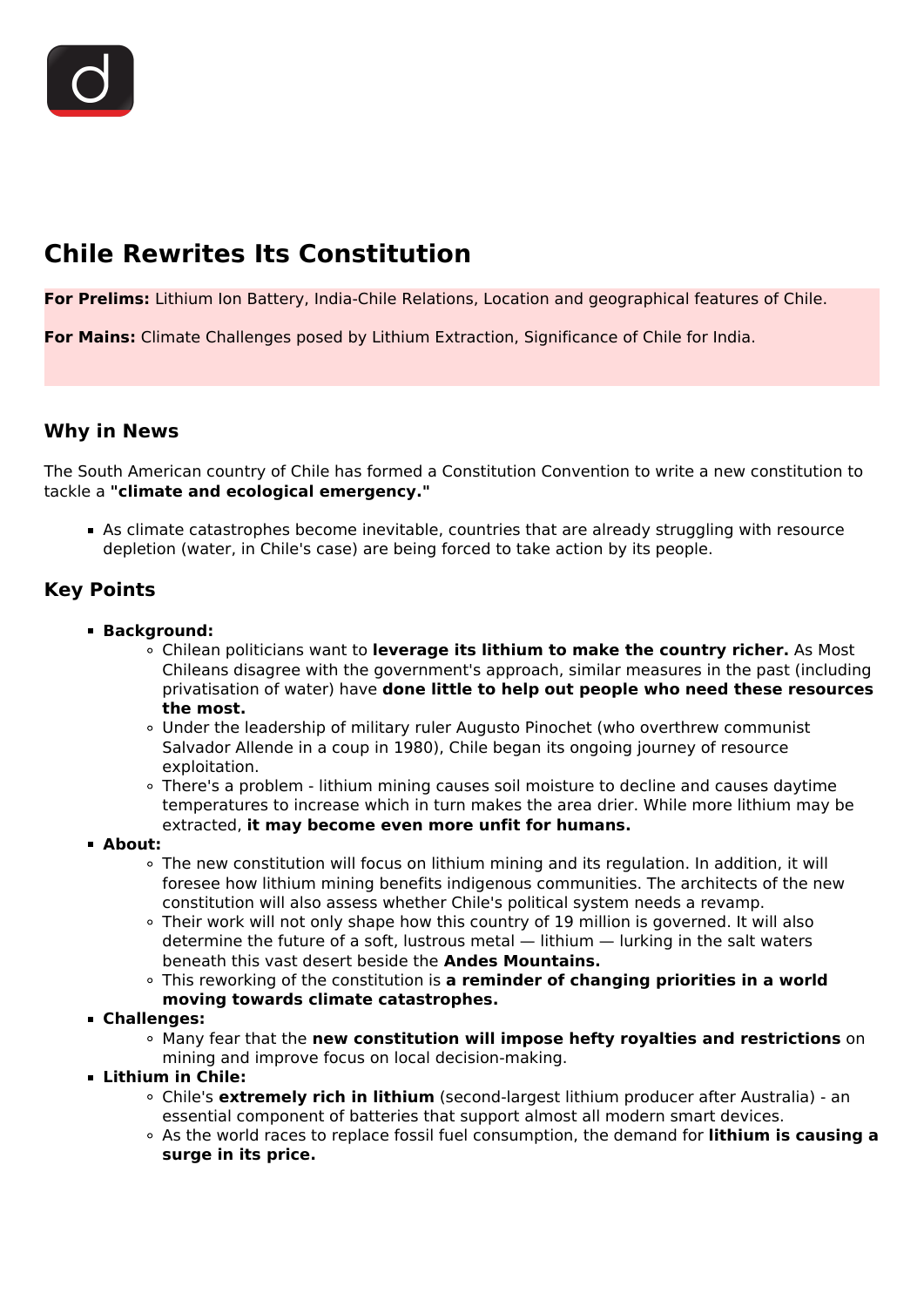# **India- Chile Relations**

- Chile is **India's window to Latin America and to the Pacific Alliance.**
- Chile is the **fifth largest trading partner of India** in the Latin American region.
- **India- Chile signed the <b>[Preferential Trade Agreement](/daily-updates/daily-news-analysis/india-us-trade-issues-free-trade-agreement)** in 2017 to enhance the trade.
- The bilateral trade is growing and stood at **USD 2.8 billion in 2017-18.**
- **India and Chile are partners in the [International Solar Alliance.](/daily-updates/daily-news-analysis/us-joins-international-solar-alliance)**
- **Both countries cooperate extensively in multilateral fora and share similar views on climate** change/renewable energy issues and on expansion and reforms of the **[UNSC \(United Nations](/daily-updates/daily-news-analysis/india-assumes-unsc-presidency) [Security Council\).](/daily-updates/daily-news-analysis/india-assumes-unsc-presidency)**
- India- Chile has signed three Memorandum of Understandings (MoUs) in the fields of -mining, culture, disability.

#### **Lithium's Usage in Batteries**

- With countries looking for quick ways to decarbonise, lithium is **being seen as the choice of metal.** With electric vehicles being pitched as the future of transportation and all industries looking for cleaner alternatives, **lithium is seen as their best bet.**
	- Seen as a key part of renewable energy, lithium ion batteries are
		- considered **"energy-dense, cheap and safe."**
- Lithium ion batteries do pack a **lot of power and energy into a small package** with a longer life-cycle.
	- Most gadgets including smartphones and laptops use **lithium-polymer batteries, an alternative** to lithium ion batteries.
- **Since lithium is considered the standard non-renewable mineral that makes renewable energy** possible, **its demand is expected to continue shooting up.**
- **But in this fight against climate change, lithium mining might create toxic regions where water (saltwater brine)** is unfit for human consumption and chances of growing vegetation are low.



- Chile is officially known as the Republic of Chile. Its capital is Santiago.
- It is a South American country occupying a narrow strip of land between the Andes to the east and the Pacific Ocean to the west.
- It borders Peru to the north, Bolivia to the northeast, Argentina to the east, and the Drake Passage in the south.
- The **Atacama desert** is one of the driest places in the world and touches Chile in its northern side and is a source of sodium nitrate fertilizer.
	- It owes its aridity due to a constant temperature inversion of **cool north-flowing Humboldt ocean current.**
- **Chuquicamata is the World's largest copper town**of Chile.